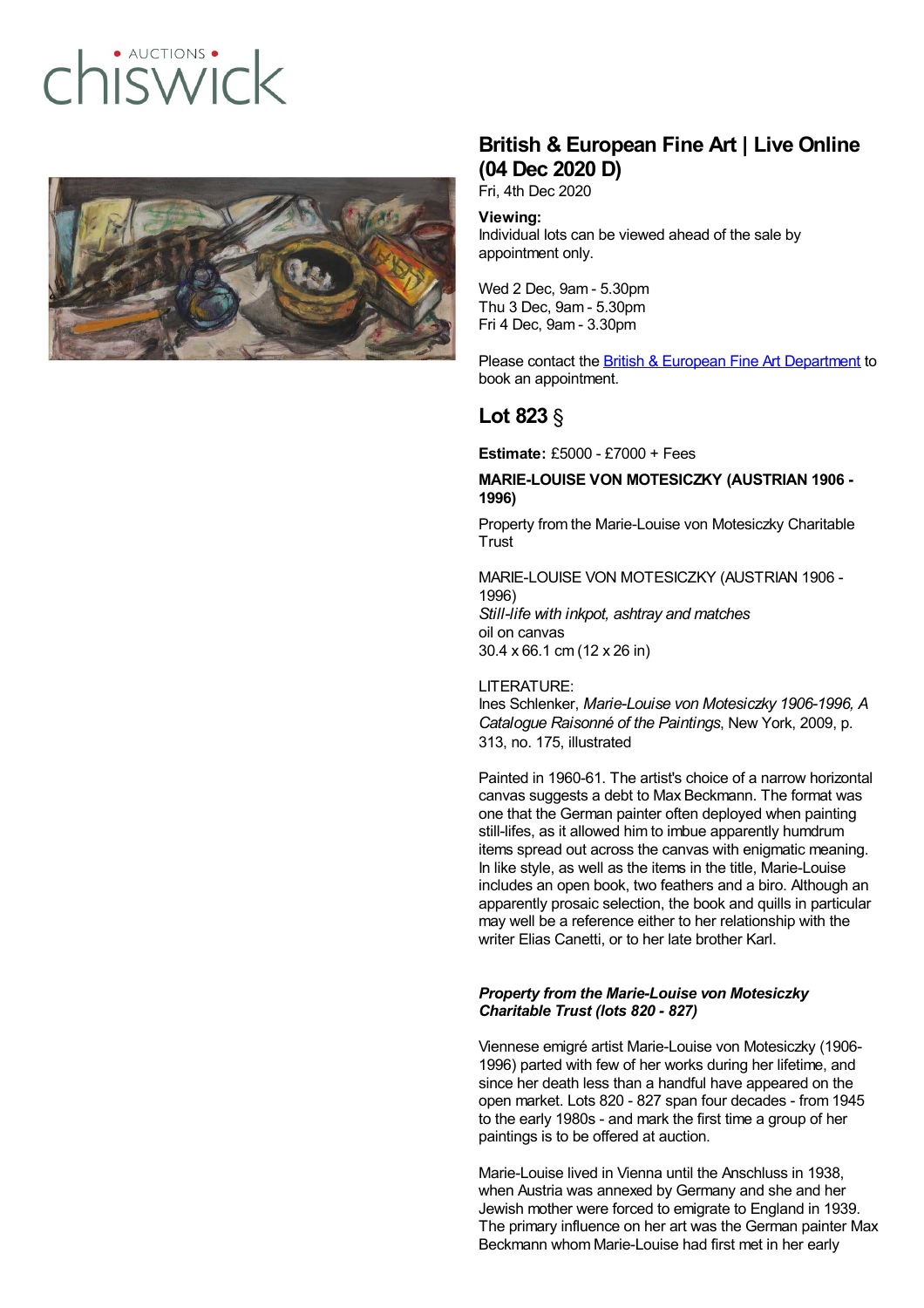'teens in 1920. She recalled: 'A winged creature from Mars could not have made a greater impact on me'. From the early 1920s, she attended classes in different studios across Europe and she and Beckmann kept in regular contact. He visited her in Paris, and she accepted his invitation to attend his masterclasses in Frankfurt.

During these formative years Marie-Louise enjoyed a privileged life. Her mother Henriette was scion of an illustrious Viennese Jewish banking dynasty. Her maternal grandfather, Leopold von Lieben, was President of the Stock Exchange; her grandmother, Anna, one of Freud's early patients. She counted the Todescos, and Ephrussis among her family circle. Growing up in an apartment on Brahmsplatz in central Vienna, she, her mother and her brother Karl spent their summers at Villa Todesco in Hinterbrühl, south west of the capital.

But over time family tragedy, financial difficulties and above all the rise of Nazi Germany took their toll. Marie-Louise's father had died in a hunting accident many years before and her mother's considerable inheritance gradually diminished through a combination of high taxation, ill-advised investments, and the financial crash of 1929. Then, with the rise of the Third Reich she and her mother felt compelled to flee Austria. Further distress followed when her brother Karl, who had remained in Austria, was arrested and deported to Auschwitz, dying of typhus there on 25 June 1943.

Immediately following the Anschluss Marie-Louise and her mother travelled to Holland where she renewed contact with Beckmann, living in Amsterdam. Then, in January 1939, she and her mother emigrated to Britain. In London she reconnected with Oskar Kokoschka, a family friend in Vienna but now similarly exiled. Kokoschka ensured that her work was shown in a series of group exhibitions, culminating in a one-person exhibition at the Czechoslovak Institute in the autumn of 1944.

Whilst on the Continent Beckmann had informed Marie-Louise's distinctive aesthetic, evident in her use of bold compositional forms, commanding characterisation, strong lighting and vivid colours. But in London Kokoschka's influence also began to infuse Marie-Louise's work. Her palette softened, her brush strokes became lighter and more feathery, and the gestures of her sitters less angular and severe. Her more tempered approach suited the increasingly thoughtful, enigmatic, and poetic narratives that typified her post-war canvases.

Despite Kokoschka's support, however, starting afresh in Britain proved challenging. Marie-Louise commented in an interview in 1952: 'It is a very difficult scene for foreigners.' Thus, it wasn't until 1960 that she had her next one-person show at the influential Beaux Arts Gallery. Yet, bar a positive review by J.P Hodin, it received mixed reviews. It was to be a further 25 years before she had another solo exhibition in the capital.

Meanwhile, on the Continent Marie-Louise's reputation was growing. She received wide acclaim when her work was exhibited in Amsterdam and The Hague in 1952, one of her canvases being purchased by the Stedelijk Museum. And when she showed in Munich in 1954 and Düsseldorf the following year. In the 1960s also she enjoyed further solo shows in Austria and Germany.